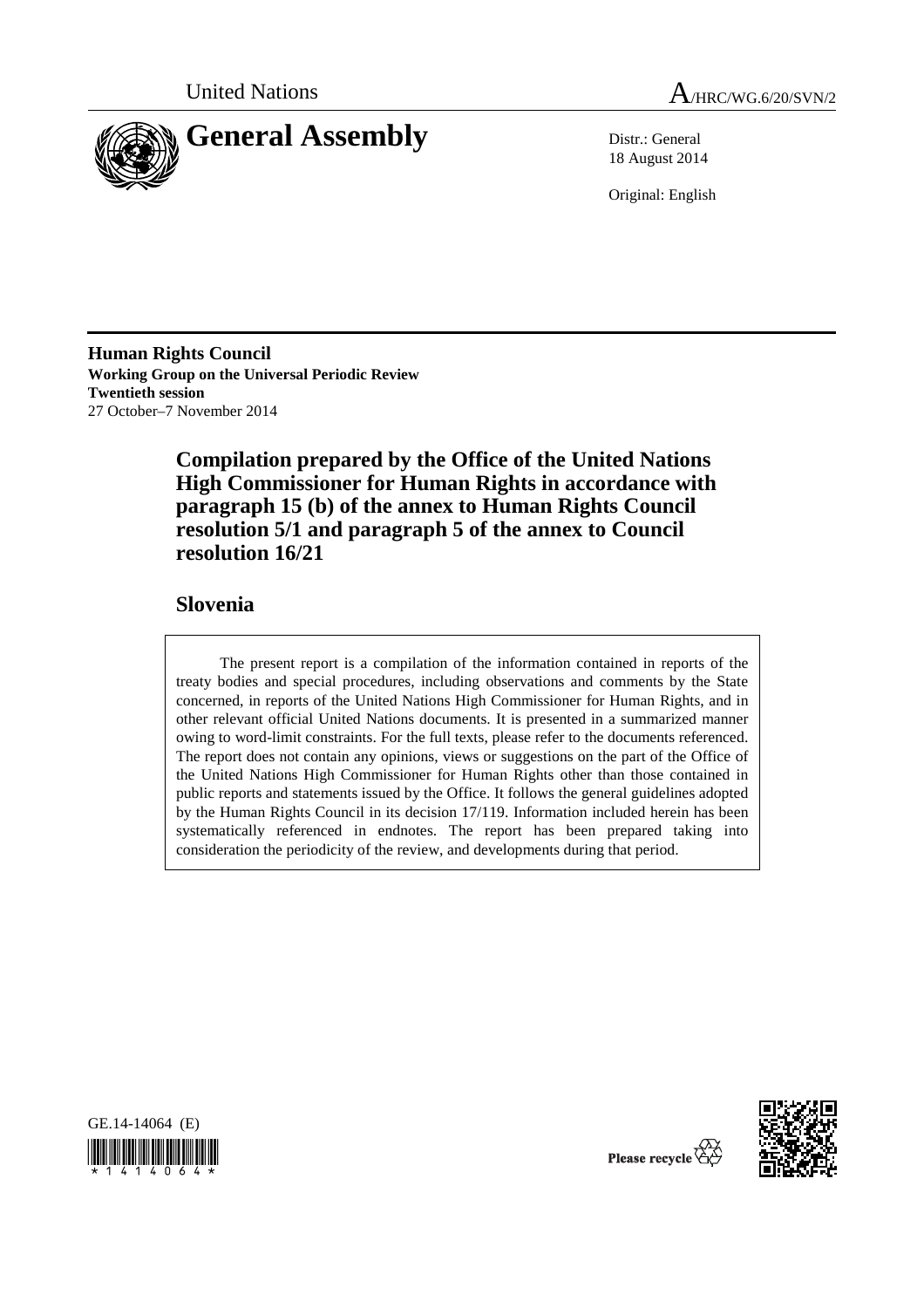# **I. Background and framework**

## **A. Scope of international obligations**<sup>1</sup>

## **1.** International human rights treaties<sup>2</sup>

|                                                  | Status during previous cycle                                                    | Action after review | Not ratified/not accepted                                                                               |
|--------------------------------------------------|---------------------------------------------------------------------------------|---------------------|---------------------------------------------------------------------------------------------------------|
| Ratification,                                    | <b>ICERD</b> (1992)                                                             |                     | <b>ICRMW</b>                                                                                            |
| accession or<br>succession                       | <b>ICESCR (1992)</b>                                                            |                     | CPED (signature 2007)                                                                                   |
|                                                  | <b>ICCPR (1992)</b>                                                             |                     |                                                                                                         |
|                                                  | <b>ICCPR-OP 2 (1994)</b>                                                        |                     |                                                                                                         |
|                                                  | <b>CEDAW</b> (1992)                                                             |                     |                                                                                                         |
|                                                  | CAT (1993)                                                                      |                     |                                                                                                         |
|                                                  | OP-CAT (2007)                                                                   |                     |                                                                                                         |
|                                                  | CRC (1992)                                                                      |                     |                                                                                                         |
|                                                  | <b>OP-CRC-AC (2004)</b>                                                         |                     |                                                                                                         |
|                                                  | OP-CRC-SC (2004)                                                                |                     |                                                                                                         |
|                                                  | CRPD (2008)                                                                     |                     |                                                                                                         |
| <b>Reservations</b><br>and/or<br>declarations    | <b>ICCPR-OP1</b><br>(Declaration, art. 1/Reservation,<br>art. $5(2)(a)$ , 1993) |                     |                                                                                                         |
|                                                  | OP-CAT<br>(Declaration, art. 17, 2007)                                          |                     |                                                                                                         |
|                                                  | OP-CRC-AC<br>(Declaration, art. 3(2), age of<br>recruitment at 18 years, 2004)  |                     |                                                                                                         |
| Complaints                                       | ICERD, art. 14 (2001)                                                           | OP-CRC-IC           | <b>OP-ICESCR</b>                                                                                        |
| procedures,<br>inquiries and<br>urgent $action3$ | <b>OP-ICESCR</b><br>(signature, 2009)                                           | (signature, 2012)   | (signature, 2009)<br>OP-CRC-IC<br>(signature, 2012)<br><b>ICRMW</b><br><b>CPED</b><br>(signature, 2007) |
|                                                  | ICCPR, art. 41 (1992)                                                           |                     |                                                                                                         |
|                                                  | ICCPR-OP 1 (1993)                                                               |                     |                                                                                                         |
|                                                  | OP-CEDAW, art. 8 (2004)                                                         |                     |                                                                                                         |
|                                                  | CAT, arts. 20, 21 and 22 (1993)                                                 |                     |                                                                                                         |
|                                                  | OP-CRPD, art. 6 (2008)                                                          |                     |                                                                                                         |
|                                                  | CPED (signature, 2007)                                                          |                     |                                                                                                         |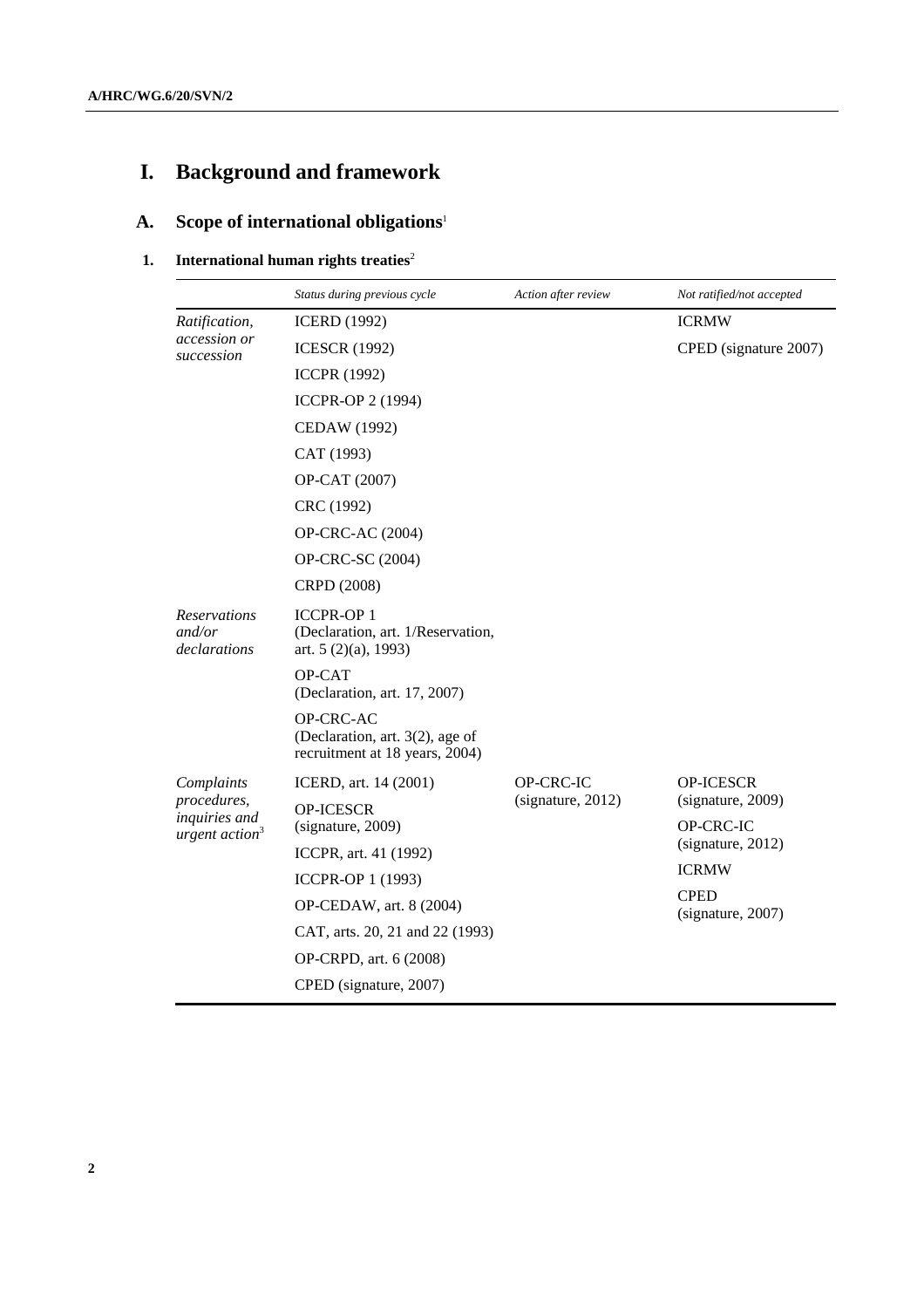|                            | Status during previous cycle                                                                                                     | Action after review | Not ratified                    |
|----------------------------|----------------------------------------------------------------------------------------------------------------------------------|---------------------|---------------------------------|
| <i>Ratification,</i>       | Palermo Protocol <sup>4</sup>                                                                                                    |                     | <b>ILO Conventions Nos. 169</b> |
| accession or<br>succession | Conventions on refugees and<br>stateless persons except the<br>1961 Convention on the<br>Reduction of Statelessness <sup>5</sup> |                     | and $1898$                      |
|                            | Geneva Conventions of 12<br>August 1949 and Additional<br>Protocols I and $II^6$                                                 |                     |                                 |
|                            | <b>ILO</b> fundamental<br>conventions <sup>7</sup>                                                                               |                     |                                 |
|                            | <b>UNESCO</b> Convention against<br>Discrimination in Education                                                                  |                     |                                 |
|                            | Rome Statute of the<br><b>International Criminal Court</b>                                                                       |                     |                                 |
|                            | Convention on the Prevention<br>and Punishment of the Crime<br>of Genocide                                                       |                     |                                 |

#### **2. Other main relevant international instruments**

1. In 2010, the Committee on the Elimination of Racial Discrimination (CERD) encouraged Slovenia to ratify ICRMW.<sup>9</sup> In 2011, the Committee against Torture (CAT) invited the country to also ratify CPED and OP-ICESCR.<sup>10</sup> In 2013, the Committee on the Rights of the Child (CRC) recommended also the ratification of OP-CRC-IC.<sup>11</sup>

2. CRC recommended the ratification of ILO Convention No. 189 (2011) concerning decent work for domestic workers<sup>12</sup> and the accession to the 1961 Convention on the Reduction of Statelessness.13

3. The United Nations Educational, Scientific and Cultural Organization (UNESCO) stated that Slovenia did not report on the measures taken for the implementation of a number of UNESCO Conventions.<sup>14</sup>

## **B. Constitutional and legislative framework**

4. CRC noted the adoption of various legislative measures, including the Act Amending the Provision of Foster Care in 2012.<sup>15</sup> CRC however, regretted the continued absence of a consolidated child law that incorporated all the provisions of the Convention into the State's national legislation<sup>16</sup> and recommended the introduction of a comprehensive law on children. $17$ 

### **C. Institutional and human rights infrastructure and policy measures**

#### **Status of national human rights institutions**<sup>18</sup>

| National human rights institution              | Status during previous cycle | Status during present cycle <sup>19</sup> |
|------------------------------------------------|------------------------------|-------------------------------------------|
| Republic of Slovenia Human Rights<br>Ombudsman | <b>B</b> (2000)              | B(2010)                                   |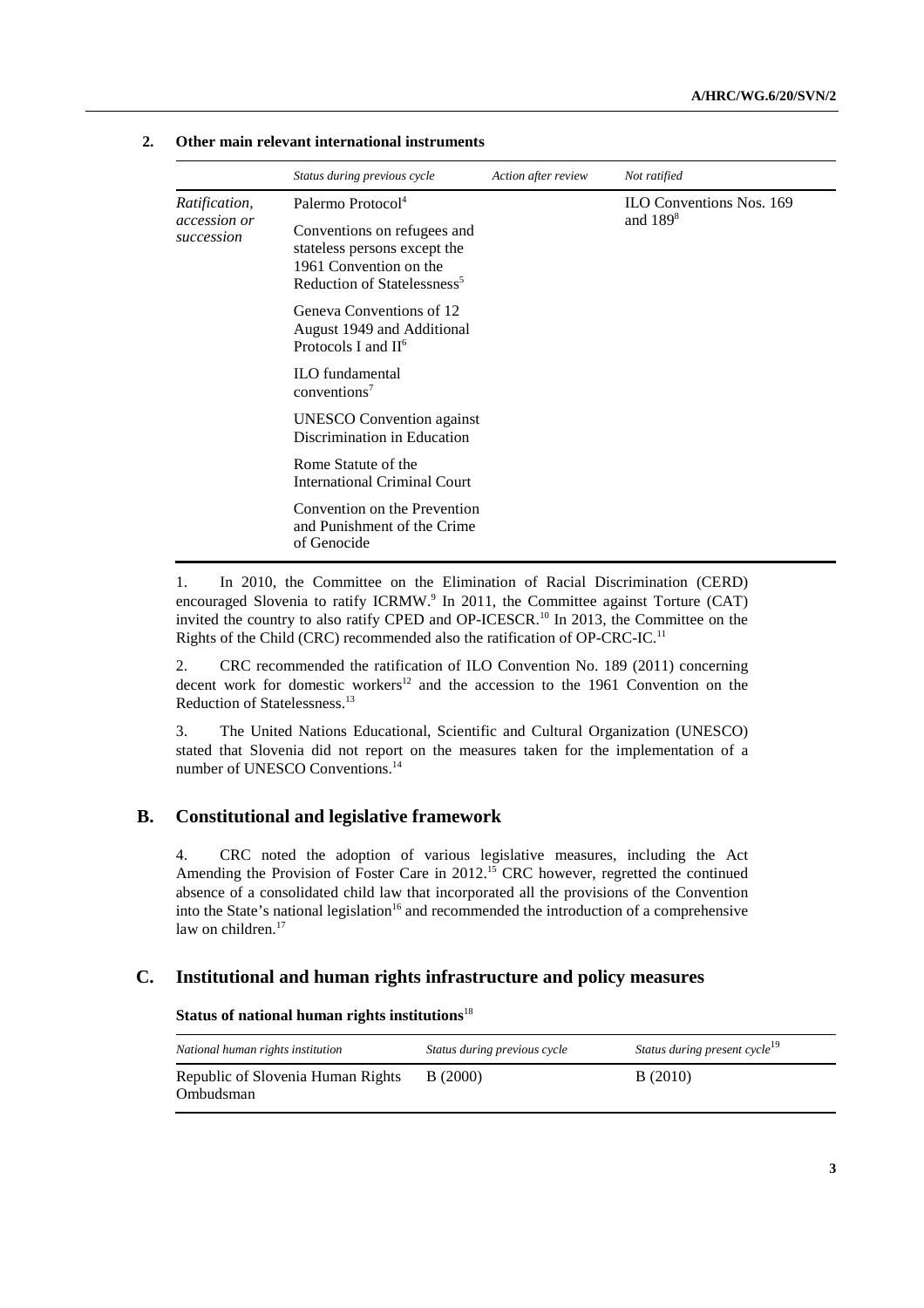5. CRC recommended that Slovenia bring the Ombudsman's Office into compliance with the Paris Principles.<sup>20</sup> CAT urged Slovenia to provide this Office with adequate resources<sup>21</sup> and to broaden its mandate to carry out investigations into allegations of torture and ill-treatment.<sup>22</sup>

6. CRC welcomed the creation of a Child Observatory.23 It recommended that Slovenia strengthen the mandate of the Ministry of Labour, Family, Social Affairs and Equal Opportunities to enable it to effectively coordinate the implementation of the Convention.<sup>24</sup>

7. In 2011, the Committee on the Elimination of Discrimination against Women (CEDAW) noted the establishment, in 2010, of an inter-ministerial working group to prepare a comprehensive institutional arrangement for ensuring equality and protection from discrimination. $^{25}$ 

8. CERD welcomed the National Programme of Measures for Roma People (2010– 2015) aimed at combating discrimination against Roma in education, housing, health care, employment and living conditions.<sup>26</sup>

9. CRC welcomed a number of policy measures on social protection, children and youth, family violence protection, trafficking in human beings and Roma.<sup>27</sup> It recommended the implementation of the 2006-2016 Programme for Children and Youth.<sup>28</sup> CRC urged Slovenia to repeal provisions of the Marriage and Family Relations Act that were not compliant with the Convention.<sup>29</sup>

## **II. Cooperation with human rights mechanisms**

## **A. Cooperation with treaty bodies**<sup>30</sup>

| <b>Reporting status</b> |  |
|-------------------------|--|
|                         |  |

| Treaty body         | Concluding observations<br>included in previous review            | Latest report<br>submitted since<br>previous review | Latest concluding<br>observations | Reporting status                                           |
|---------------------|-------------------------------------------------------------------|-----------------------------------------------------|-----------------------------------|------------------------------------------------------------|
| <b>CERD</b>         | March 2003                                                        | 2008/2014                                           | August 2010                       | Eighth to eleventh reports<br>pending consideration        |
| <b>CESCR</b>        | November 2005                                                     | 2011                                                |                                   | Second report pending<br>consideration in November<br>2014 |
| <b>HR</b> Committee | <b>July 2005</b>                                                  |                                                     |                                   | Third report overdue since 2010                            |
| <b>CEDAW</b>        | October 2008                                                      | 2014                                                |                                   | Fifth and sixth reports pending<br>consideration           |
| <b>CAT</b>          | May 2003                                                          | 2009                                                | May 2011                          | Fourth report due in 2015                                  |
| <b>CRC</b>          | January 2004<br>$(CRC)/June$ 2009<br>(OP-CRC-AC and<br>OP-CRC-SC) | 2010                                                | June 2013                         | Fifth and sixth reports due in<br>2018                     |
| <b>CRPD</b>         |                                                                   |                                                     |                                   | Initial report overdue since<br>2010                       |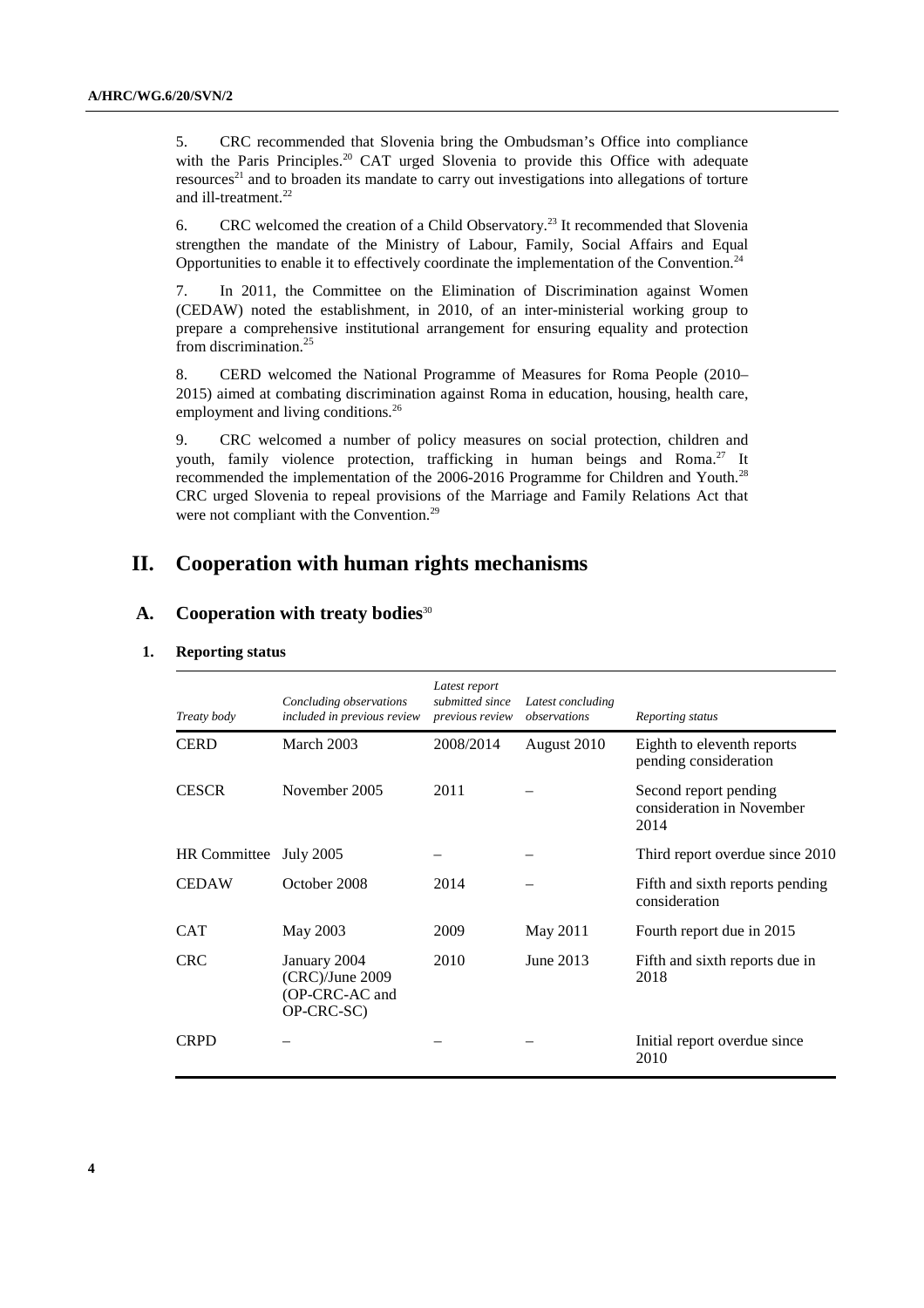| Concluding observations |        |                                                                                                                                                           |                                                      |
|-------------------------|--------|-----------------------------------------------------------------------------------------------------------------------------------------------------------|------------------------------------------------------|
| Treaty body             | Due in | Subject matter                                                                                                                                            | Submitted in                                         |
| <b>CERD</b>             | 2011   | Discrimination against Roma; and<br>legal status of the "erased" people $31$                                                                              | $2013^{32}$<br>Further information<br>requested $33$ |
| <b>HR</b> Committee     |        | Trafficking in women and children;<br>and discrimination against Roma <sup>34</sup>                                                                       |                                                      |
| <b>CEDAW</b>            | 2010   | National machinery for the<br>advancement of women; and women<br>political participation <sup>35</sup>                                                    | $2010^{36}$<br>Dialogue ongoing $37$                 |
| <b>CAT</b>              | 2012   | Computerized system for registration<br>of detainees; investigation of torture;<br>asylum and <i>non-refoulement</i> ; and<br>Roma minority <sup>38</sup> | $2012^{39}$                                          |

#### **2. Responses to specific follow-up requests by treaty bodies**

## **B.** Cooperation with special procedures<sup>40</sup>

|                               | Status during previous cycle                                                               | Current status              |  |
|-------------------------------|--------------------------------------------------------------------------------------------|-----------------------------|--|
| Standing invitation           | <b>Yes</b>                                                                                 | Yes                         |  |
| Visits undertaken             |                                                                                            | Water and sanitation (2010) |  |
| Visits agreed to in principle |                                                                                            |                             |  |
| <i>Visits requested</i>       |                                                                                            |                             |  |
| and urgent appeals            | Responses to letters of allegation In the period under review no communications were sent. |                             |  |

## **C. Cooperation with the Office of the High Commissioner for Human Rights**

10. Slovenia contributed financially to the Office of the United Nations High Commissioner for Human Rights between 2009 and 2013, including to the United Nations Voluntary Fund for Victims of Torture in 2009.<sup>41</sup>

## **III. Implementation of international human rights obligations, taking into account applicable international humanitarian law**

## **A. Equality and non-discrimination**

11. CERD was concerned that very few acts of racial discrimination had been prosecuted and requested to Slovenia that appropriate provisions be made available in national legislation.<sup>42</sup> CAT recommended that Slovenia take measures aimed at preventing ethnically motivated crimes.<sup>43</sup>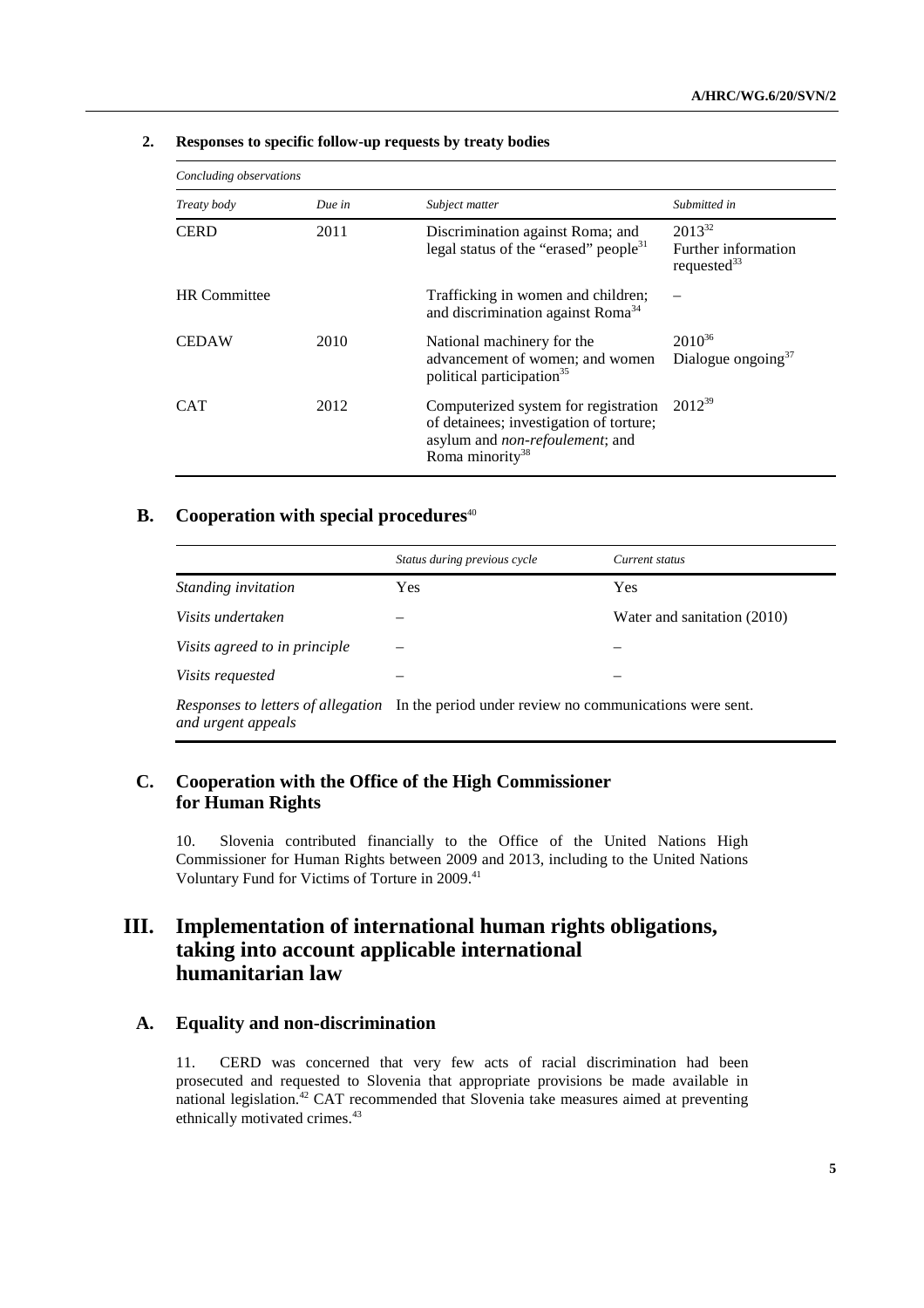12. CERD remained concerned about marginalization and discrimination of Roma, and urged Slovenia to combat discrimination against them and implement special measures in education, housing, health and employment.44 CRC remained seriously concerned about persistent discrimination against Roma children.45 CRC recommended that Slovenia investigate and prosecute any discriminatory act directed at Roma children.<sup>46</sup>

13. In 2011, the independent expert on water and sanitation recommended that Slovenia eliminate all forms of discrimination which deprived certain segments of the population of access to safe drinking water and sanitation, and ensure that any instances of discrimination be fully investigated and prosecuted, and that redress be provided to the victims.<sup>47</sup>

14. CRC was seriously concerned that the rights of former permanent residents of Slovenia originating from former Yugoslavian republics (the so-called "erased"), whose legal status was unlawfully revoked in 1992, had not been guaranteed.<sup>48</sup> CAT was concerned about persistent discrimination against the "erased" persons and encouraged Slovenia to facilitate their full integration.<sup>49</sup> CERD remained concerned about difficulties they were facing in securing access to social and economic rights, $5<sup>50</sup>$  and recommended that Slovenia ensure the full enjoyment of the economic and social rights of "erased" people, including health, social security, education and employment.<sup>51</sup>

15. Concerning the "erased", CRC noted with appreciation the Act Regulating the Legal Status of Citizens of Former Yugoslavia Living in the Republic of Slovenia in 2010 (8 March 2010) (Legal Status Act). $52$ 

16. In 2013, CAT remained concerned that Slovenia had failed to enforce the Legal Status Act.53 CRC was particularly concerned that a large number of persons were excluded from this Act, and that applications of "erased" people were rejected.<sup>54</sup>

17. CRC recommended that Slovenia simplify the proceedings for obtaining permanent residence permits by "erased" people.55 CAT recommended the restoration of the permanent resident status of these persons, and encouraged Slovenia to guarantee fair procedures in applying for citizenship.<sup>56</sup> CERD recommended that Slovenia grant full reparation to all individuals affected by the "erasure".<sup>57</sup>

18. In 2013, as part of the reply to CERD recommendations issued in 2010, Slovenia stated, inter alia, that in 2010 the Government had set up a Working Group on Comprehensive Resolving of the Issue of the Erased, with a view to elaborating measures for the reintegration of such persons into society.<sup>58</sup>

19. CRC was concerned that children of same-sex couples faced discrimination in school based on their family's sexual orientation. It urged Slovenia to regularize the status of such children.59

#### **B. Right to life, liberty and security of the person**

20. CAT urged Slovenia to ensure prompt, impartial and effective investigation into all allegations of torture and ill-treatment, and to prosecute perpetrators of such acts, $60$  and recommended measures concerning the audio and video recording of all interrogations of detainees as means to prevent torture and ill-treatment.<sup>61</sup> It also urged the country to provide redress and compensation for victims,  $62$  and to abolish the statute of limitations for the crime of torture.<sup>63</sup>

21. In 2012, in a follow-up to CAT concluding observations, Slovenia reported, inter alia, that the powers of the Department for Investigation and Prosecution of Official Persons with Special Authorizations had been expanded and that it was competent to investigate and prosecute abuses of all kinds of official persons with official authorization.<sup>64</sup>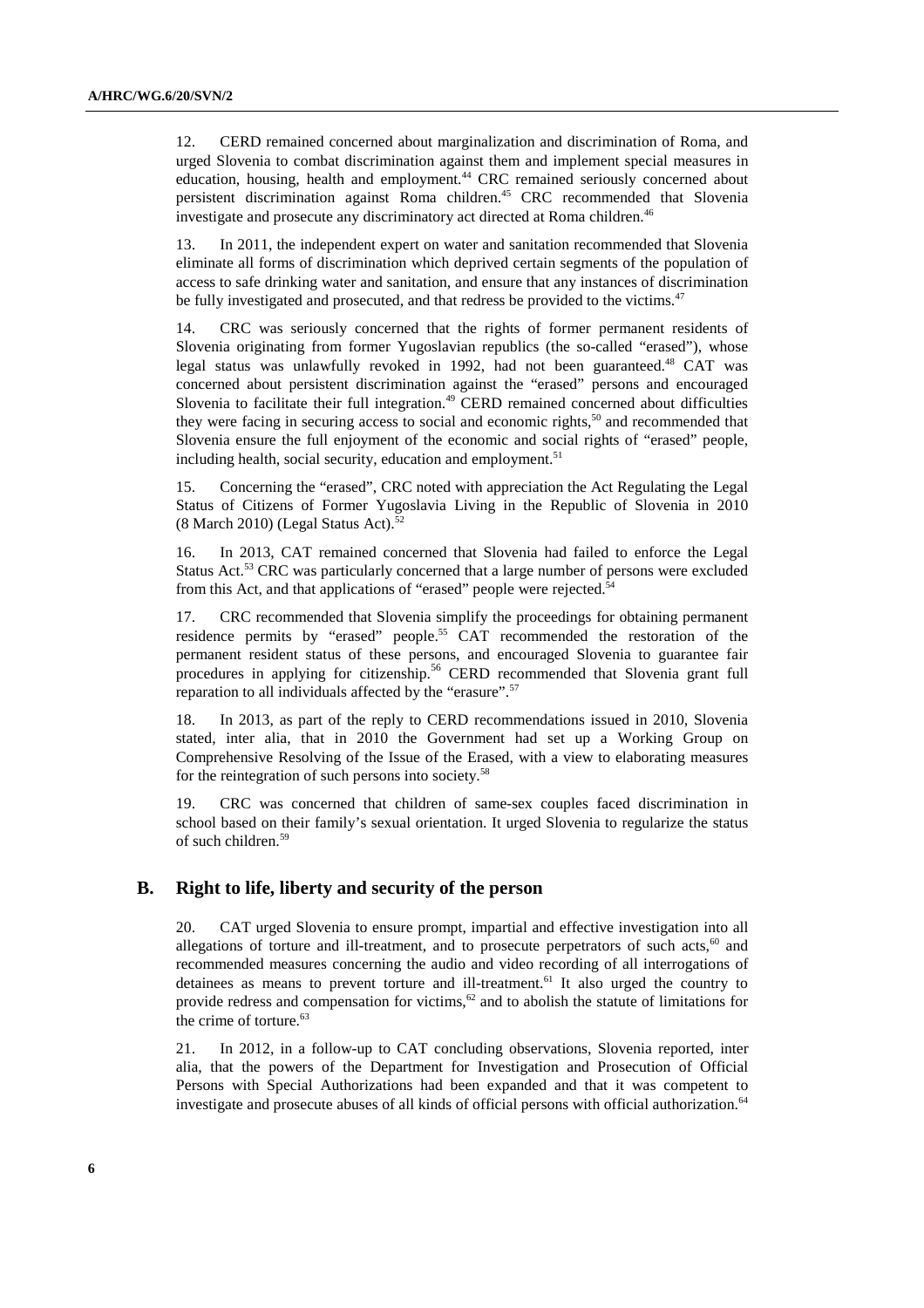22. While welcoming measures aimed at improving detention conditions, CAT remained concerned about overcrowding in a number of prisons. It urged Slovenia to bring detention conditions into line with international standards.<sup>65</sup>

23. CAT recommended close monitoring by the judicial organs of any placements in psychiatric institutions, regular visits by independent monitoring bodies and guaranteeing the implementation of safeguards.<sup>66</sup>

24. CAT remained concerned about violence against women and girls and recommended, inter alia, that Slovenia prevent and prosecute all forms of violence against women and children, including domestic violence, and implement the National Programme of Family Violence Prevention (2009–2014).<sup>67</sup>

25. CRC expressed concern about the narrow definition of violence provided within the Domestic Violence Prevention Act,<sup>68</sup> and the limited definition of violence against children in national legislation. $69$  It recommended (a) a comprehensive definition of violence to include all forms of violence, including sexual exploitation and abuse of children;<sup>70</sup> (b) a comprehensive national strategy to prevent and address all forms of violence against children; $^{71}$  and (c) the establishment of an investigation and prosecution mechanism.<sup>72</sup> It urged Slovenia to ban all forms of abuse and neglect of children in all settings, ensure follow-up to cases of abuse or neglect and establish community protection mechanisms.<sup>73</sup> CRC noted with concern that Roma girls were often subject to sexual violence and exploitation by family members.<sup>74</sup>

26. CRC was concerned that corporal punishment in educational day-care centres, residential school institutions and penal institutions was not explicitly prohibited.75 CRC recommended that Slovenia explicitly prohibit in national legislation corporal punishment in all settings, including at home, and amend the Criminal Code as well as the Foster Care Act.<sup>76</sup> It recommended that Slovenia strengthen its efforts to address corporal punishment by, inter alia, launching awareness-raising campaigns.

27. CAT welcomed the designation of human trafficking as a crime but remained concerned about trafficking of women for prostitution in Slovenia.<sup>77</sup> CRC was also concerned that Slovenia remained a country of origin, destination and transit for trafficking and sexual exploitation of children.<sup>78</sup> CAT urged Slovenia to combat trafficking in persons, especially in women and children, by prosecuting perpetrators and ensuring redress, including compensation and rehabilitation, for victims.<sup>79</sup> CRC welcomed the Action Plan of the Intergovernmental Working Group for Countering Trafficking in Human Beings (2012-  $2013$ <sup>80</sup> and recommended that this Working Group be empowered.<sup>81</sup>

28. CRC was concerned about increasing incidents of the sale of Roma girls. It recommended targeted measures to prevent the sale of children, child prostitution and child pornography.82

29. CRC recommended that Slovenia take measures to prevent forced labour of children and establish mechanisms to investigate and prosecute child forced labour.<sup>83</sup> CRC also recommended the full harmonization of Slovenian national legislation with OP-CRC-SC, particularly by explicitly prohibiting the sale of children and forced adoptions.<sup>84</sup>

30. CRC recommended that Slovenia (a) put an end to forced and underage marriages of Roma children;<sup>85</sup> (b) investigate such cases with a view to bringing perpetrators to justice; (c) increase awareness-raising within the Roma population on the harmful impact of early marriage on children; (d) provide victims with rehabilitation and counselling services; $^{86}$  and (e) protect children who are victims of forced marriage. $87$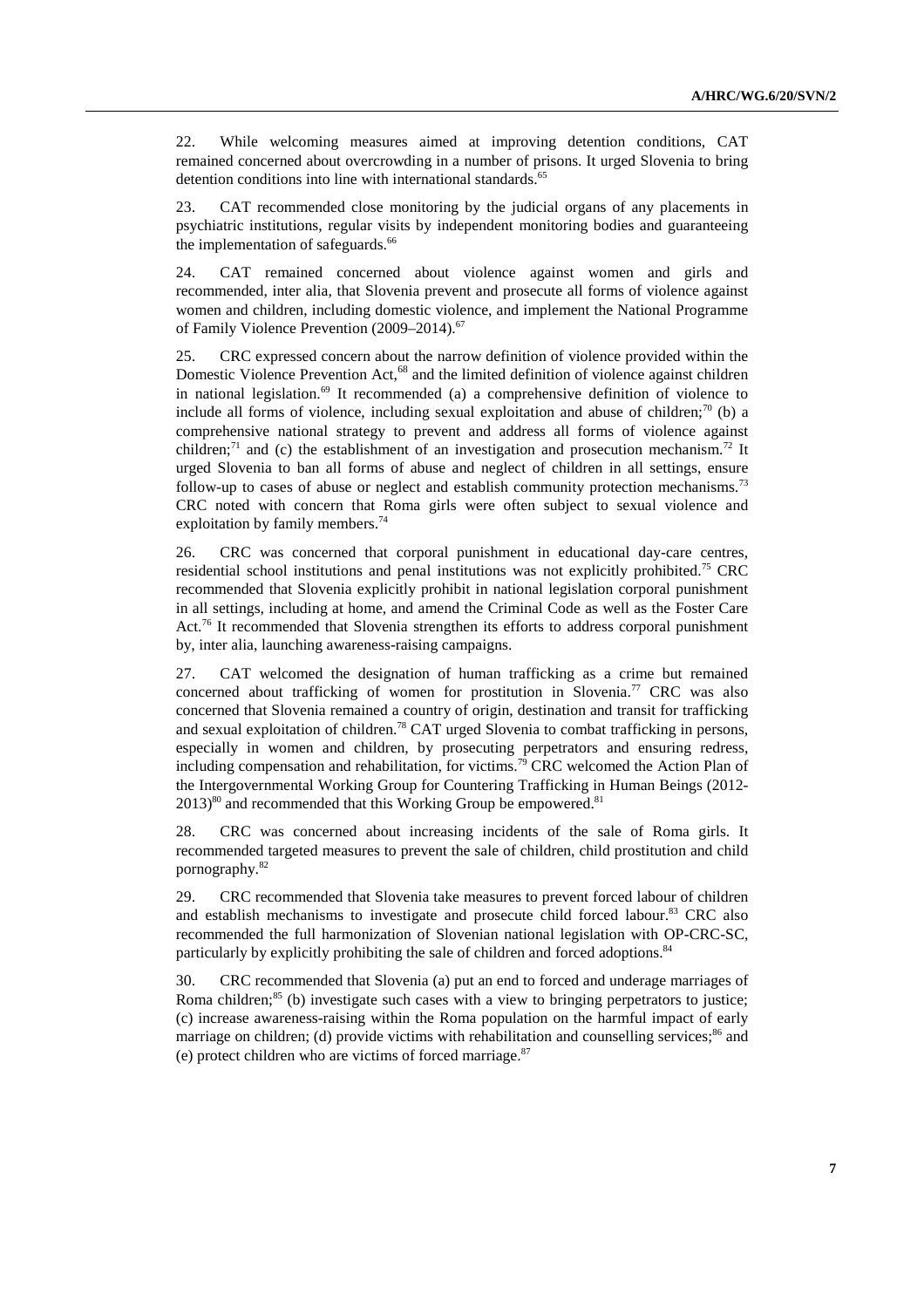## **C. Administration of justice and the rule of law**

31. Concerned about the high proportion of remand prisoners awaiting trial, CAT recommended that Slovenia reduce the backlog of court cases, including by taking noncustodial measures.<sup>88</sup>

32. CRC also expressed concern about the lack of special provisions for children in its Criminal Code and urged Slovenia to bring its juvenile justice system fully into line with relevant standards. It recommended that deprivation of liberty of children be a measure of last resort<sup>89</sup>

#### **D. Freedom of expression, right to participate in public and political life**

33. UNESCO recommended that Slovenia decriminalize defamation in the Penal Code and place it within the civil code, $90$  and that the insult provisions and their penalties be reformed to be better aligned with international standards on freedom of expression.<sup>91</sup>

34. CERD recommended that Slovenia protect minorities in their political rights without discrimination, and ensure representation of all minorities in Parliament and in regional elected bodies.<sup>92</sup>

35. CEDAW expressed regret that Slovenia had not taken steps to increase the number of women mayors in the country.93

## **E. Right to work and to just and favourable conditions of work**

36. The ILO Committee of Experts on the Application of Conventions and Recommendations (CEACR) took note of the adoption of the Act implementing the principle of equal treatment explicitly applicable to cases of anti-union discrimination.<sup>94</sup> CEACR requested the Government to take the necessary measures to ensure that national legislation contain specific provisions prohibiting acts of interference by employers or their organizations in the establishment, functioning and administration of workers' organizations, and establishing effective and sufficiently dissuasive sanctions against such acts.95

37. CEACR asserted that it had previously noted the need for systematic measures aimed at the integration of migrant workers and their families in society.96 CEACR also stated that it had previously noted concerns raised by the Association of Free Trade Unions regarding substandard housing conditions of migrant workers and the need to strengthen supervision in this regard, and to establish minimum standards of living for them. $97$ 

## **F. Right to social security and to an adequate standard of living**

38. The independent expert on water and sanitation recommended that Slovenia allocate more funds for research into the issue of poverty in Slovenia, as the current statistics possibly did not fully reflect the extent to which people were living in poverty in the country.98

39. CRC was highly concerned that the number of children living in poverty was increasing and that children of minority groups, particularly Roma, were poorer than children of the majority population. It recommended that Slovenia build a national system of social protection.<sup>99</sup>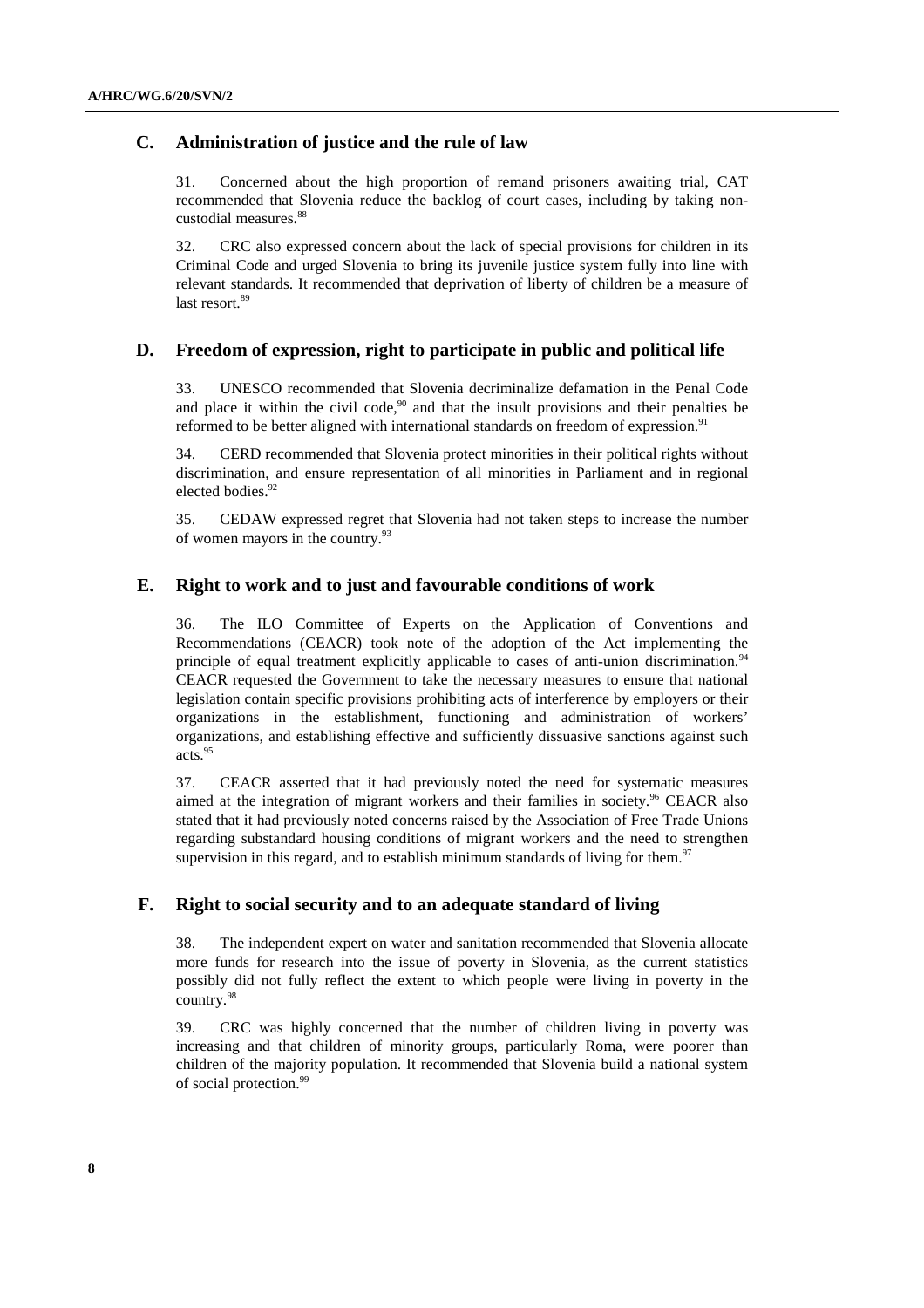40. The independent expert on safe drinking water and sanitation recommended that Slovenia explicitly recognize the rights to water and to sanitation in law, make them justiciable and amend relevant laws to reflect these human rights obligations.<sup>100</sup> She recommended that Slovenia (a) urgently address the situation of people, especially Roma communities, who did not have access to safe drinking water and sanitation; and (b) implement measures to ensure that their rights to water and sanitation were fully protected.101

41. CERD remained concerned about the de facto segregation and discrimination related to housing of the Roma minority. It recommended that Slovenia strengthen its measures aimed at improving the housing conditions of the Roma and refrain from placing Roma in isolated camps without access to health care and other basic facilities.<sup>102</sup>

## **G. Right to health**

42. CRC was concerned about the ethnic disparity in access to, and provision of, health services. It recommended that all children have similar access to basic health services and urged Slovenia to implement the "Strategy for enhancing health and action plan for reducing inequalities in health in the Pomurje region".<sup>103</sup>

43. Concerned that suicide was the second major cause of mortality among children aged 10-14 in Slovenia, CRC urged Slovenia to finalize the National Programme for Mental Health.<sup>104</sup>

## **H. Right to education**

44. CRC was concerned about the lack of holistic programmes for early childhood development as well as the introduction of new education fees. It recommended that Slovenia develop well-financed early childhood development programmes and refrain from introducing more education-related fees.<sup>105</sup>

45. UNESCO strongly encouraged Slovenia to pursue its positive efforts to integrate human rights education into the educational system and training programs, and intensify its efforts in ensuring the effectiveness of equal access to education.<sup>106</sup>

46. CRC remained concerned that Roma children enjoyed limited access to education.107 Concerned about segregation of Roma children in schools, CERD recommended that Roma children enjoy equal opportunities in access to quality education at all levels.<sup>108</sup> CRC recommended, inter alia, that Slovenia raise the enrolment of Roma children in preschool educational institutions and integrate them in mainstream education.<sup>109</sup>

#### **I. Persons with disabilities**

47. While noting with satisfaction the 2007–2013 Action Programme for Persons with Disabilities, CRC encouraged Slovenia to allocate resources for its effective implementation. It also recommended that Slovenia ensure that children with disabilities fully enjoy their rights. $110$ 

## **J. Minorities**

48. CERD was concerned about public manifestations of hate speech and intolerance by some politicians in the media towards minorities. It recommended that Slovenia combat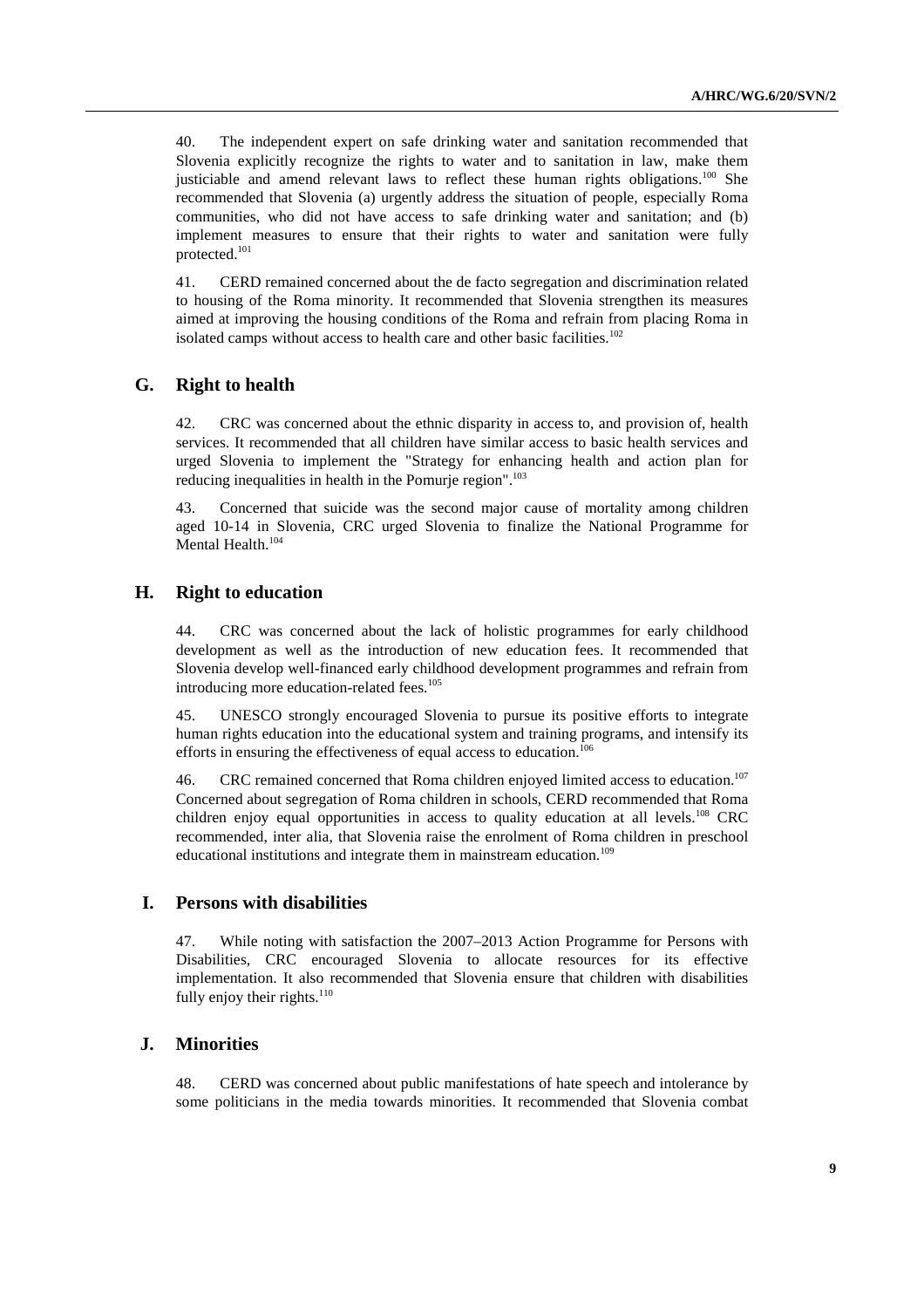prejudices against ethnic minorities, and investigate and prosecute all acts of political discourse against minorities.<sup>111</sup>

49. CRC urged Slovenia to reduce disparities in the enjoyment of rights between children of minority groups, particularly Roma children, and children of the majority population.<sup>112</sup>

50. The independent expert on sanitation and drinking water noted laws that introduced a distinction between "autochthonous" and "non-autochthonous" Roma communities, and recommended eliminating this distinction in order to ensure the equality of rights of all Roma people.<sup>113</sup>

51. She also recommended that Slovenia provide security of tenure to all Roma communities by taking measures to regularize their settlements, $114$  and ensure that the National Programme of Measures for Roma (2010–2015) be implemented in all municipalities. $115$ 

#### **K. Migrants, refugees and asylum seekers**

52. CAT urged Slovenia to ensure that the principle of *non-refoulement* be established and ensure procedural safeguards against *refoulement.*116 In the framework of follow-up, Slovenia reported to CAT that the new Aliens Act enacted in 2011 included a *nonrefoulement* principle.<sup>117</sup>

53. CRC expressed concern about Slovenia's decision to decrease by 50 per cent the financial assistance provided to asylum seekers staying outside the Asylum Home, and recommended that it reconsider this decision.<sup>118</sup> It also recommended that Slovenia, inter alia, (a) refrain from regular conduct of age assessment tests and ensure that such procedures be taken only as a measure of last resort;<sup>119</sup> and (b) provide all unaccompanied minors with legal assistance.<sup>120</sup> CRC recommended that Slovenia provide all children seeking refuge, and who had fled from war zones, with social reintegration programmes.<sup>121</sup>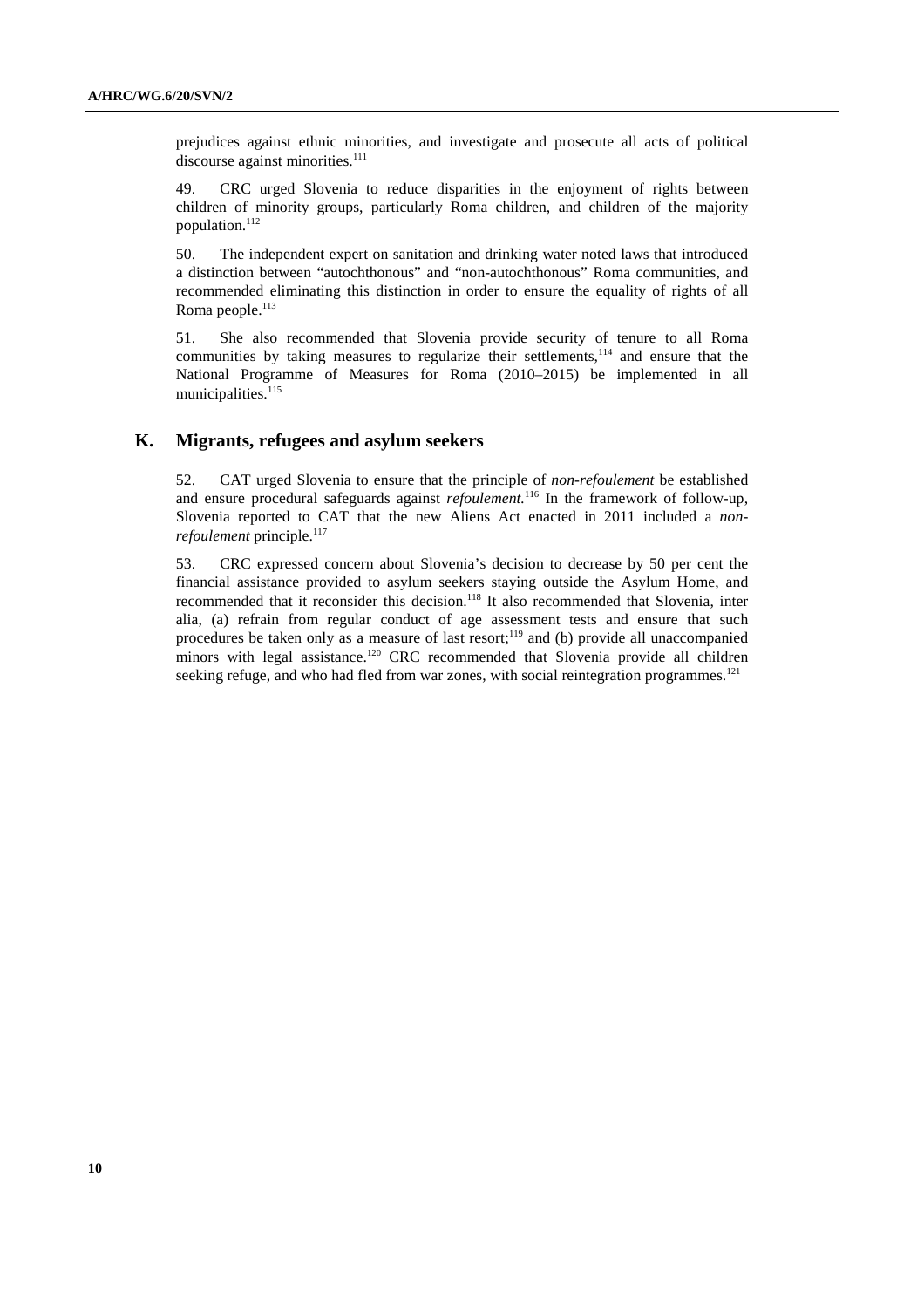#### *Notes*

- <sup>1</sup> Unless indicated otherwise, the status of ratifications of instruments listed in the table may be found on the official website of the United Nations Treaty Collection database, Office of Legal Affairs of the United Nations Secretariat, http://treaties.un.org/. Please also refer to the United Nations compilation on Slovenia from the previous cycle (A/HRC/WG.6/7/SVN/2).
- $\frac{1}{2}$  The following abbreviations have been used in the present document:

| <b>ICERD</b>      | International Convention on the Elimination of All Forms of Racial                            |
|-------------------|-----------------------------------------------------------------------------------------------|
|                   | Discrimination                                                                                |
| <b>ICESCR</b>     | International Covenant on Economic, Social and Cultural Rights                                |
| <b>OP-ICESCR</b>  | <b>Optional Protocol to ICESCR</b>                                                            |
| <b>ICCPR</b>      | International Covenant on Civil and Political Rights                                          |
| <b>ICCPR-OP1</b>  | <b>Optional Protocol to ICCPR</b>                                                             |
| <b>ICCPR-OP 2</b> | Second Optional Protocol to ICCPR, aiming at the abolition of the death<br>penalty            |
| <b>CEDAW</b>      | Convention on the Elimination of All Forms of Discrimination against<br>Women                 |
| <b>OP-CEDAW</b>   | <b>Optional Protocol to CEDAW</b>                                                             |
| <b>CAT</b>        | Convention against Torture and Other Cruel, Inhuman or Degrading                              |
|                   | <b>Treatment or Punishment</b>                                                                |
| OP-CAT            | Optional Protocol to CAT                                                                      |
| <b>CRC</b>        | Convention on the Rights of the Child                                                         |
| OP-CRC-AC         | Optional Protocol to CRC on the involvement of children in armed conflict                     |
| OP-CRC-SC         | Optional Protocol to CRC on the sale of children, child prostitution and child<br>pornography |
| OP-CRC-IC         | Optional Protocol to CRC on a communications procedure                                        |
| <b>ICRMW</b>      | International Convention on the Protection of the Rights of All Migrant                       |
|                   | Workers and Members of Their Families                                                         |
| <b>CRPD</b>       | Convention on the Rights of Persons with Disabilities                                         |
| <b>OP-CRPD</b>    | <b>Optional Protocol to CRPD</b>                                                              |
| <b>CPED</b>       | International Convention for the Protection of All Persons from Enforced                      |
|                   | Disappearance                                                                                 |
|                   | Individual complaints: ICCPR-OP 1, art. 1; OP-CEDAW, art. 1; OP-CRPD, art. 1; OP-ICESCR,      |

- art. 1; OP-CRC-IC, art. 5; ICERD, art. 14; CAT, art. 22; ICRMW, art. 77; and CPED, art. 31. Inquiry procedure: OP-CEDAW, art. 8; CAT, art. 20; CPED, art. 33; OP-CRPD, art. 6; OP-ICESCR, art. 11; and OP-CRC-IC, art. 13. Inter-State complaints: ICCPR, art. 41; ICRMW, art. 76; CPED, art. 32; CAT, art. 21; OP-ICESCR, art. 10; and OP-CRC-IC, art. 12. Urgent action: CPED, art. 30. 4
- Protocol to Prevent, Suppress and Punish Trafficking in Persons, Especially Women and Children,
- supplementing the United Nations Convention against Transnational Organized Crime.<br>
<sup>5</sup> 1951 Convention relating to the Status of Refugees and its 1967 Protocol, and the 1954 Convention
- relating to the Status of Stateless Persons. 6 Geneva Convention for the Amelioration of the Condition of the Wounded and Sick in Armed Forces in the Field (First Convention); Geneva Convention for the Amelioration of the Condition of Wounded, Sick and Shipwrecked Members of Armed Forces at Sea (Second Convention); Geneva Convention relative to the Treatment of Prisoners of War (Third Convention); Geneva Convention relative to the Protection of Civilian Persons in Time of War (Fourth Convention); Protocol Additional to the Geneva Conventions of 12 August 1949, and relating to the Protection of Victims of International Armed Conflicts (Protocol I); Protocol Additional to the Geneva Conventions of 12 August 1949, and relating to the Protection of Victims of Non-International Armed Conflicts (Protocol II). For the official status of ratifications, see Federal Department of Foreign Affairs of Switzerland, at www.eda.admin.ch/eda/fr/home/topics/intla/intrea/chdep/warvic.html. 7
- International Labour Organization Convention No. 29 concerning Forced or Compulsory Labour; Convention No. 105 concerning the Abolition of Forced Labour; Convention No. 87 concerning Freedom of Association and Protection of the Right to Organise; Convention No. 98 concerning the Application of the Principles of the Right to Organise and to Bargain Collectively; Convention No. 100 concerning Equal Remuneration for Men and Women Workers for Work of Equal Value;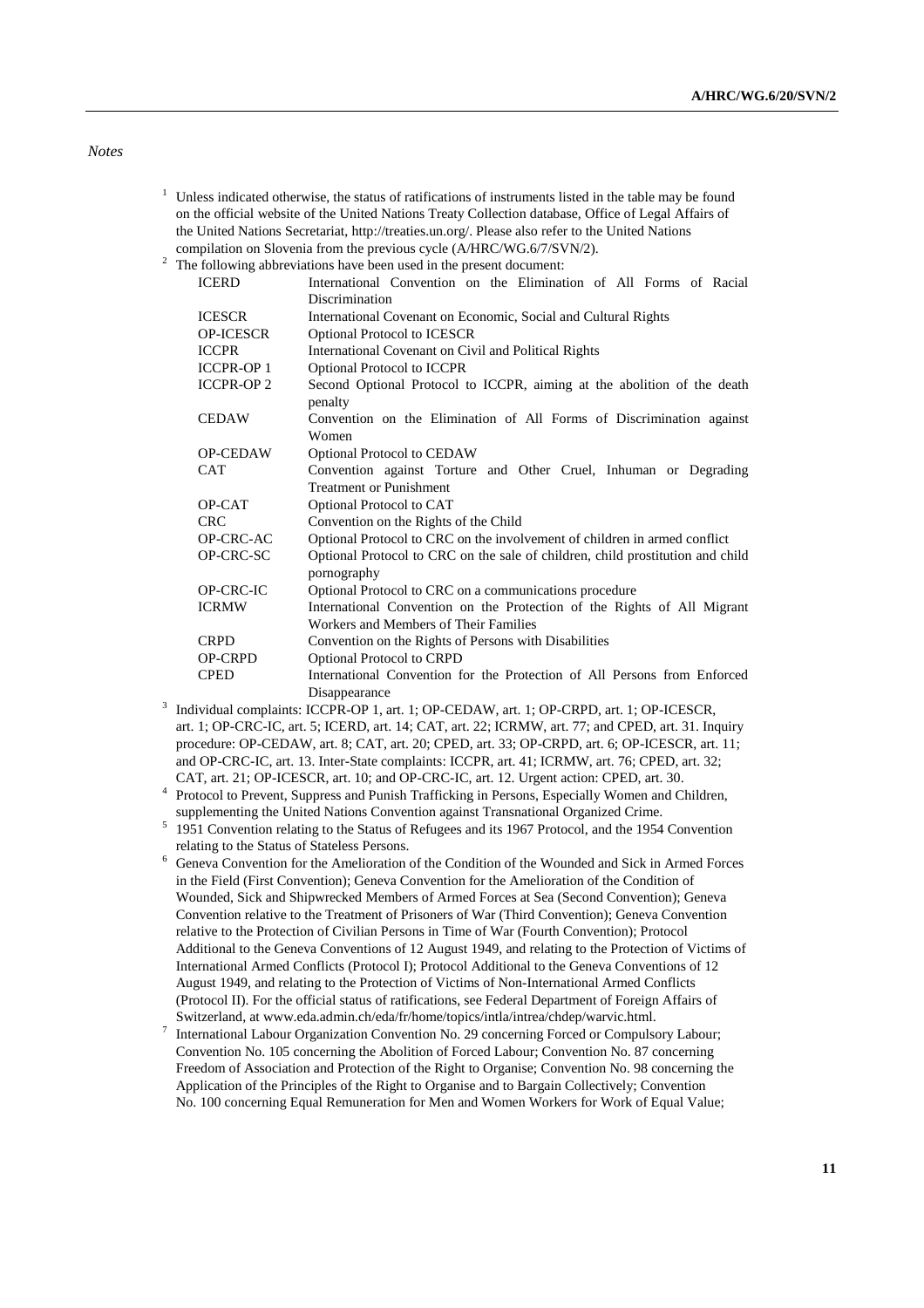Convention No. 111 concerning Discrimination in Respect of Employment and Occupation; Convention No. 138 concerning Minimum Age for Admission to Employment; Convention No. 182 concerning the Prohibition and Immediate Action for the Elimination of the Worst Forms of Child

- Labour.<br><sup>8</sup> International Labour Organization Convention No.169 concerning Indigenous and Tribal Peoples in Independent Countries and Convention No.189 concerning Decent Work for Domestic Workers. 9
- CERD/C/SVN/CO/6-7, para. 16. See also CAT/C/SVN/CO/3, para. 23; and CRC/C/SVN/CO/3-4,
- para. 79. 10 CAT/C/SVN/CO/3, para. 23. See also CRC/C/SVN/CO/3-4, para. 79.
- 11 Ibid., para. 79.
- $12$  Ibid., para. 70(e).
- 13 Ibid., para. 67(d).
- <sup>14</sup> UNESCO, paras. 19-21.
- 15 CRC/C/SVN/CO/3-4, paras 3 and. 8.
- 16 Ibid., para. 8.
- 17 Ibid., para. 9.
- <sup>18</sup> According to article 5 of the rules of procedure of the International Coordinating Committee of National Institutions for the Promotion and Protection of Human Rights (ICC) Sub-Committee on Accreditation, the classifications for accreditation used by the Sub-Committee are: A: Voting Member (fully in compliance with each of the Paris Principles), B: Non-Voting Member (not fully in compliance with each of the Paris Principles or insufficient information provided to make a
- determination), C: No Status (not in compliance with the Paris Principles).<br><sup>19</sup> For the list of national human rights institutions with accreditation status granted by the International Coordinating Committee of National Institutions for the Promotion and Protection of Human Rights
- (ICC), see A/HRC/23/28, annex. 20 CRC/C/SVN/CO/3-4, para. 19. See also CAT/C/SVN/CO/3, para. 11.
- 21 Ibid., para. 11. See also CRC/C/SVN/CO/3-4, para. 19.
- $22$  CAT/C/SVN/CO/3, para. 11.
- 23 CRC/C/SVN/CO/3-4, para. 16.
- 24 Ibid., para. 13.
- <sup>25</sup> Letter from CEDAW to the Permanent Mission of Slovenia to the United Nations Office and other international organizations in Geneva, dated 8 February 2011, p. 2(b) available from http://tbinternet.ohchr.org/Treaties/CEDAW/Shared%20Documents/SVN/INT\_CEDAW\_FUL\_SVN  $11944$ \_E.pdf. See also CEDAW/C/SVN/CO/4/Add.1, para. 12.<br><sup>26</sup> CERD/C/SVN/CO/6-7, para. 5 (a) and 8; and CERD/C/SVN/CO/6-7/Add.1, para. 6.<br><sup>27</sup> CRO/C/SVN/CO/2.4, para. 5. See also CAT/C/SVN/CO/2, para. 6.
- 
- 27 CRC/C/SVN/CO/3-4, para. 5. See also CAT/C/SVN/CO/3, para. 6 (c); and CERD/C/SVN/CO/6-7, para. 5 (d). 28 CRC/C/SVN/CO/3-4, para. 11.
- 
- 29 Ibid., para. 9.
- <sup>30</sup> The following abbreviations have been used in the present document:

| <b>CERD</b>      | Committee on the Elimination of Racial Discrimination                |
|------------------|----------------------------------------------------------------------|
| <b>CESCR</b>     | Committee on Economic, Social and Cultural Rights                    |
| HR Committee     | Human Rights Committee                                               |
| <b>CEDAW</b>     | Committee on the Elimination of Discrimination against Women         |
| <b>CAT</b>       | Committee against Torture                                            |
| <b>CRC</b>       | Committee on the Rights of the Child                                 |
| <b>CMW</b>       | Committee on the Protection of the Rights of All Migrant Workers and |
|                  | Members of Their Families                                            |
| <b>CRPD</b>      | Committee on the Rights of Persons with Disabilities                 |
| <b>CED</b>       | Committee on Enforced Disappearances                                 |
| <b>SPT</b>       | Subcommittee on Prevention of Torture                                |
| $P_{\mathbf{A}}$ |                                                                      |

 $31$  CERD/C/SVN/CO/6-7, para. 22.

 $^{32}$  CERD/C/SVN/CO/6-7/Add.1.<br> $^{33}$  Letter from CERD to the Bern

Letter from CERD to the Permanent Mission of Slovenia to the United Nations Office and other international organizations in Geneva, dated 30 August 2013, available from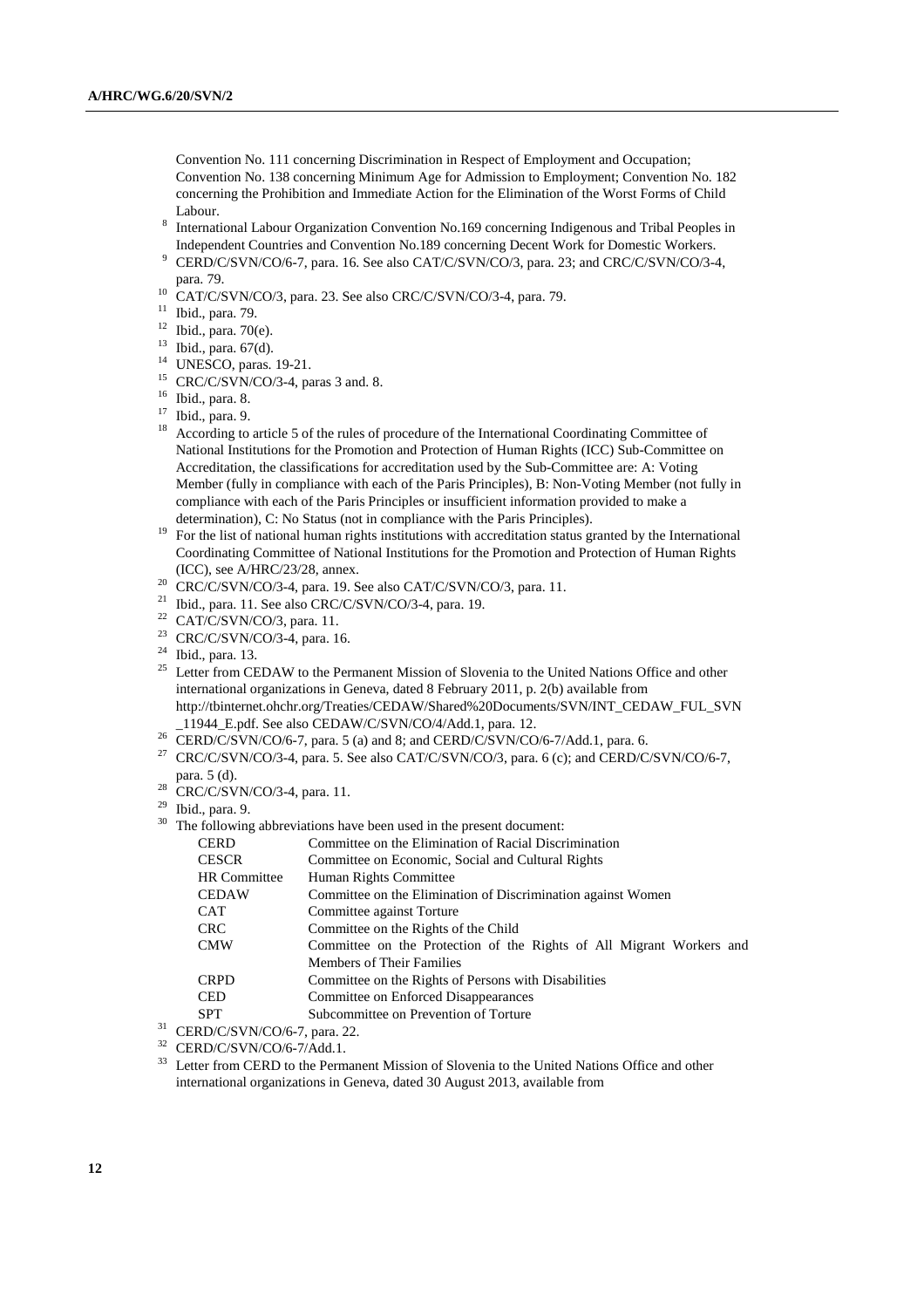http://tbinternet.ohchr.org/Treaties/CERD/Shared%20Documents/SVN/INT\_CERD\_FUL\_SVN\_157 06\_E.pdf.

- 34 CCPR/CO/84/SVN, para. 19.
- 35 CEDAW/C/SVN/CO/4, para. 43.
- 36 CEDAW/C/SVN/CO/4/Add.1.
- <sup>37</sup> Letter from CEDAW to the Permanent Mission of Slovenia to the United Nations Office and other international organizations in Geneva, dated 8 February 2011, available from http://tbinternet.ohchr.org/Treaties/CEDAW/Shared%20Documents/SVN/INT\_CEDAW\_FUL\_SVN \_11944\_E.pdf. 38 CAT/C/SVN/CO/3, para. 25.
- 
- $^{39}$  CAT/C/SVN/CO/3/Add.1.
- <sup>40</sup> For the titles of special procedures, see www.ohchr.org/EN/HRBodies/SP/Pages/Themes.aspx and www.ohchr.org/EN/HRBodies/SP/Pages/Countries.aspx.
- <sup>41</sup> OHCHR Report 2009, p. 214, OHCHR Report 2011, p. 177, OHCHR Report 2013, p. 184.
- 42 CERD/C/SVN/CO/6-7, para. 14.
- $43$  CAT/C/SVN/CO/3, para. 20(d) and 21.
- 44 CERD/C/SVN/CO/6-7, para. 8. See also CAT/C/SVN/CO/3, paras. 18 and 21; and CRC/C/SVN/CO/3-4, paras. 25(a) and (b). 45 Ibid., para. 24.
- 
- $46$  Ibid., para. 25(c).
- 47 A/HRC/18/33/Add.2, para. 58(c).
- 48 CRC/C/SVN/CO/3-4, para. 34. See also CAT/C/SVN/CO/3, para. 18; and CERD/C/SVN/CO/6-7, para. 13. 49 CAT/C/SVN/CO/3, para. 18.
- 
- 50 CERD/C/SVN/CO/6-7, para. 13. See also A/HRC/18/33/Add.2, para. 24.
- 51 CERD/C/SVN/CO/6-7, para. 13(b). See also A/HRC/18/33/Add.2, para. 24.
- <sup>52</sup> CRC/C/SVN/CO/3-4, para. 3(e). See also CAT/C/SVN/CO/3, para. 18; CERD/C/SVN/CO/6-7, para. 13; and CERD/C/SVN/CO/6-7/Add.1, para. 22.
- $153$  CAT/C/SVN/CO/3, para. 18. See also CRC/C/SVN/CO/3-4, paras. 34 (b) and (c).
- 54 Ibid., paras.  $34(a)$  (b) (c) and (d).
- <sup>55</sup> Ibid., para. 36 (a) and (b). See also CAT/C/SVN/CO/3, para. 18; and CERD/C/SVN/CO/6-7, para. 13
- (a).  $^{56}$  CAT/C/SVN/CO/3, para. 18. See also CRC/C/SVN/CO/3-4, para. 36 (b); and CERD/C/SVN/CO/6-7, para. 13(a). 57<br>Ibid., para. 13(d). See also CRC/C/SVN/CO/3-4, para. 34(a)(b)(c) and (d). 58 CERD/C/SVN/CO/6-7/Add.1, para. 26.<br>59 CRC/C/SVN/CO/3-4, paras. 26-27.
- 
- 
- 
- 60 CAT/C/SVN/CO/3, para.12.
- 61 Ibid., paras. 8 and 9.
- $62$  Ibid., para. 19.
- 63 Ibid., para. 7.
- 64 CAT/C/SVN/CO/3/Add.1, para. 5.
- 65 CAT/C/SVN/CO/3, para. 13.
- 66 Ibid., para. 14.
- 67 Ibid., para. 15.
- 68 CRC/C/SVN/CO/3-4, para. 39(a).
- 69 Ibid., para. 41.
- 70 Ibid., para. 42(a).
- $71$  Ibid., para. 45(a) and (c).
- $72$  Ibid., para. 42(d).
- $73$  Ibid., para. 40(a), (b) and (c).
- $74$  Ibid., para. 41.
- 75 Ibid., para. 37. See also: CAT/C/SVN/CO/3, para. 15.
- CRC/C/SVN/CO/3-4, para. 38. See also CAT/C/SVN/CO/3, para. 15; and CRC/C/SVN/CO/3-4, para. 37.
- $77$  CAT/C/SVN/CO/3, para. 16.